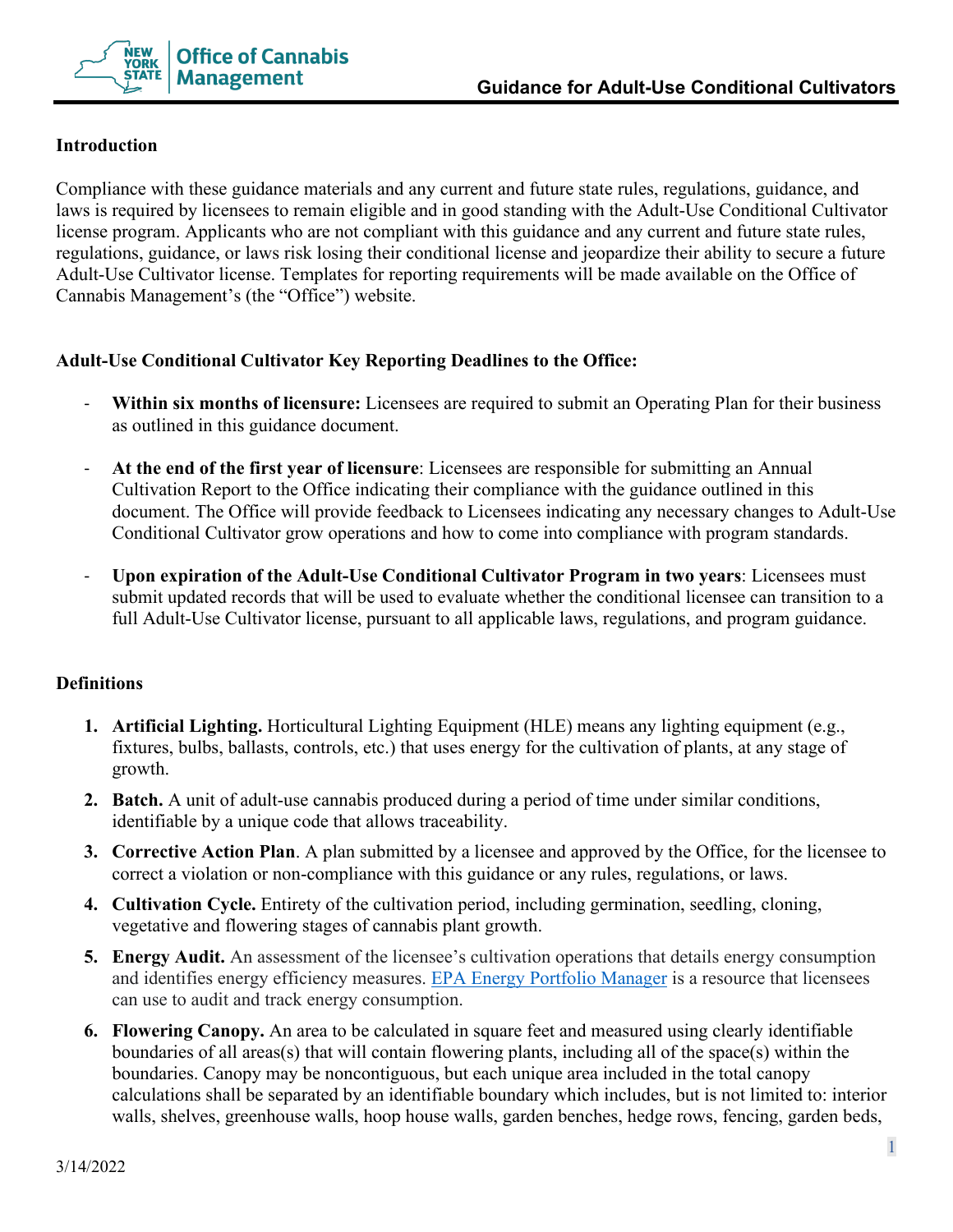

or garden plots. An Adult-Use Conditional Cultivator licensee may cultivate up to 43,560 square feet (equal to 1 acre) of flowering canopy outdoors or 25,000 square feet of flowering canopy in a greenhouse. A cultivator may grow both outdoors and in a greenhouse, provided the flowering canopy in a greenhouse is equal to or less than 20,000 square feet and the total flowering canopy is equal to or less than 30,000 square feet. As part of the application process, Adult-Use Conditional Cultivators will have to submit to the Office a detailed site plan for each area where they plan to grow cannabis.

- **7. Greenhouse.** A structure or thermally isolated enclosed area of a building that maintains a specialized sunlit environment used for and essential to the cultivation, protection, or maintenance of plants.
- **8. Independent Agricultural Safety Program.** An organization promoting and advancing agricultural safety best practices through educational programs and training opportunities on topics including but not limited to agricultural worker health and hygiene, plant and soil management, pest management, land use, water management, waste management, and overall agricultural safety. An example of one such organization is the New York Center for Agriculture Medicine and Health (NYCAMH). The organization's website is [https://www.nycamh.org/.](https://www.nycamh.org/)
- **9. Integrated Pest Management (IPM) Principles.** IPM principles (1) identify pests, their hosts, and beneficial organisms before acting; (2) establish monitoring guidelines for each pest species; (3) establish an action threshold for the pest; (4) evaluate and implement control tactics; and (5) monitor, evaluate, and document the results.
- **10. Lighting Energy Benchmarking Organization.** A non-profit organization offering independent auditing, benchmarking, and advisory services related to improving energy efficiency, sustainability, and lighting quality for horticultural activities and the human experience in the built environment. An example of one such organization is the Design Light Consortium which can be used as a resource for licensees. The organization's website is [https://www.designlights.org/.](https://www.designlights.org/)
- **11. Pests.** Rodents, birds, insects, or other animals or organisms that present the threat of contamination to cannabis and cannabis products, especially drying, curing or in-process cannabis flower.
- **12. Photosynthetic Photon Efficacy (PPE)**. Photosynthetic photon flux divided by input electric power. In horticultural lighting, efficacy refers to micromoles of photon output per second, per watt of input power.
- **13. Plant Protection Products.** Products applied during the cultivation of cannabis including insecticides, fungicides, herbicides, rodenticides, and plant growth regulators.
- **14. Processing.** For the purposes of this guidance document "processing" includes the drying, trimming, curing, packaging and manufacture of cannabis flower products. Processing does not include extraction activities.
- **15. Production Cycle.** The cultivation cycle and additional drying, curing, and on farm processing of cannabis.
- **16. Raw Product Samples.** Samples of dried cannabis flower used for the purposes of analytical testing.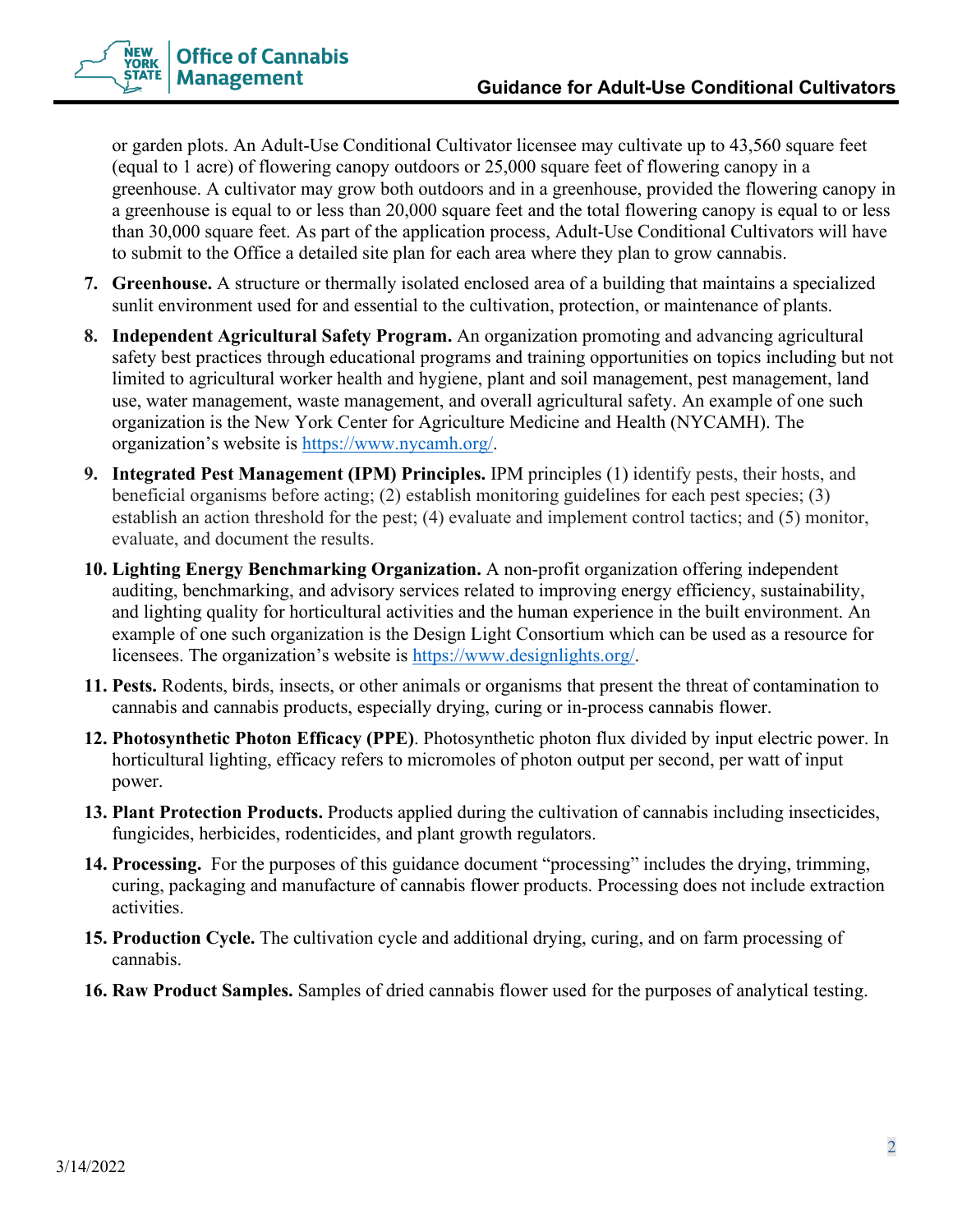

### **Conditional Cultivator Program Guidance**

#### **1. Recordkeeping and Data Collection Expectations and Requirements.**

- **a. Data Collection.** Within six months of licensure, unless otherwise specified, Adult-Use Conditional Cultivator licensees must submit all elements of an Operating Plan to the Office consisting of the information in the Operating Plan section below. One year after issuance of the Adult-Use Conditional Cultivator license, the license holder is responsible for submitting to the Office an Annual Cultivation Report consisting of the information outlined below. Adult-Use Conditional Cultivator license holders are required to submit updated records to the Office upon request, and when the conditional license expires, to be eligible for a full Adult-Use Cultivator license. Compliance with practices outlined in this document will be used by the Cannabis Control Board (the "Board") to make licensing decisions.
- **b. Operating Plan**. Cultivators must document, implement, and maintain to the satisfaction of the Office an Operating Plan that must include, at a minimum:
	- 1. A site plan document indicating the activities performed in each area and detailing all physical boundaries, roads, and water crossings of the property, further outlined in Section 8 (Site Plan Modifications), **to be submitted to the Office within 30 days of licensure.**
	- 2. A security and staff safety plan detailing risk mitigation and accident prevention plans resulting from a detailed risk assessment of all stages of cannabis production, **to be submitted to the Office within 30 days of licensure.**
	- 3. A cultivation plan document that includes a detailed overview of all cultivation, processing, storage, and record keeping policies and procedures.
	- 4. A soil preparation plan document that includes a plan or recipe for soil preparation and records of analysis or descriptions of soil quality and a plan to restrict the use of short lived or single use synthetic ground covers and/or mulches.
	- 5. An environmental impact plan document that details the actions taken to maintain and improve ecosystem health and services with neutral or positive impact on biodiversity.
	- 6. A pest management and control plan document based on Integrated Pest Management (IPM) principles that is adequate for the facility type and size and includes details on prevention, observation, and interventional steps and physical/mechanical/biological and chemical methods utilized that are consistent. The plan must demonstrate conformance with lists of authorized and prohibited products and materials as determined by the Office.
	- 7. A cannabis sampling, analysis and testing plan document based on risks associated with materials or organisms normally present during the cultivation and production of cannabis.
	- 8. A quality assurance plan document that establishes criteria to detect, identity, prevent, and track harvested cannabis contamination incidents.
	- 9. A cannabis recall plan document that includes an annual mock recall test.
	- 10. A sustainable water-use and conservation plan document that addresses water sources, quality, and use.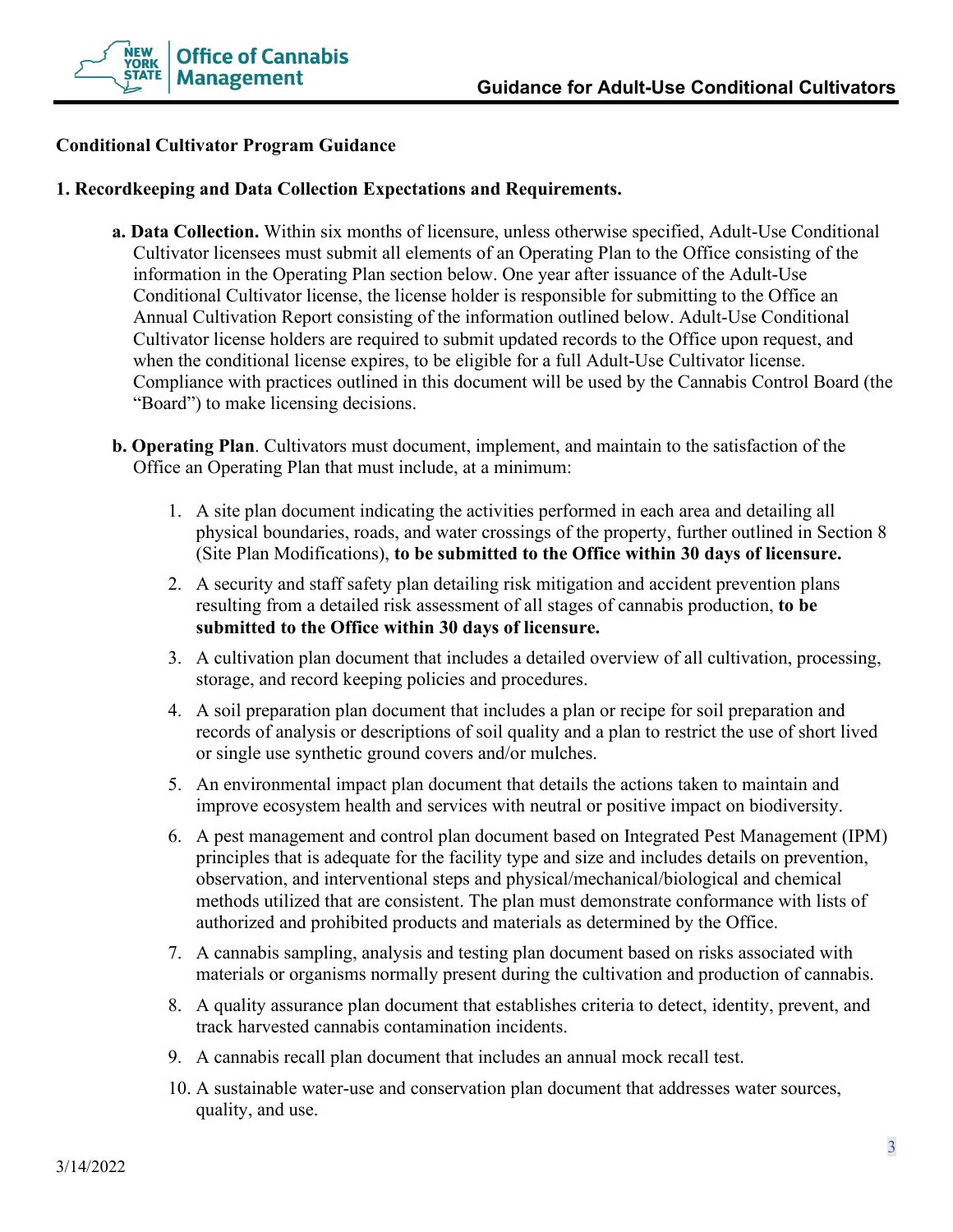

- 11. A sustainable energy use and conservation plan document that addresses the sourcing and use of energy and sets energy efficiency goals including timelines and benchmarks.
- **c. Annual Cultivation Report.** Adult-Use Conditional Cultivators must maintain the following records in an Annual Cultivation Report for submission to the Office after one year of licensure and then upon license transition, as well as to be made available to the Office upon request:
	- 1. An up-to-date site plan.
	- 2. All physical inventory of cannabis, at any stage, and all associated labels, must be reflected accurately in an electronic inventory management system.
	- 3. Traceability functionality must be capable of showing the complete production history of any cannabis in any stage, including cannabis that has been released for sale to allow for a total recall of all associated cannabis if necessary.
	- 4. A detailed database for the tracking of all seeds, clones or other plant material used, which must include the source of the seeds, clones, or other plant material.
	- 5. Detailed plant protection application records for any propagation treatments.
	- 6. A detailed documentation of a soil, soil mixture or substrate material assessment including type, composition, and mineral content.
	- 7. An agricultural input list that includes all agricultural inputs used or to be used. The list must include at a minimum: product name, active ingredient, purpose, application rate, timing within life cycle of plant and method, Material Safety Data Sheet, Certificate of Analysis, product labels, and history of application.
	- 8. Water usage per cultivation cycle, as directed by the Office.
	- 9. Record of a facility energy audit and Year 1 energy use report.
	- 10. Records of scouting or monitoring for pests and diseases.
	- 11. Records of submission of cannabis from each production cycle to a New York State cannabis testing laboratory approved by the Office for all required testing.
	- 12. Lab results from a New York State cannabis testing laboratory approved by the Office for all required testing for cannabis from each production cycle.
	- 13. Records of plant removal and destruction of all cannabis not meeting minimum quality, strain, and safety standards.
	- 14. A list of all equipment used in the production of cannabis.
	- 15. Equipment maintenance and upkeep records that include at a minimum: the type of maintenance performed, the name of the mechanic who performed the maintenance and the date the work was completed.
	- 16. Records of all employees and independent contractors.
	- 17. Staff health and safety procedures.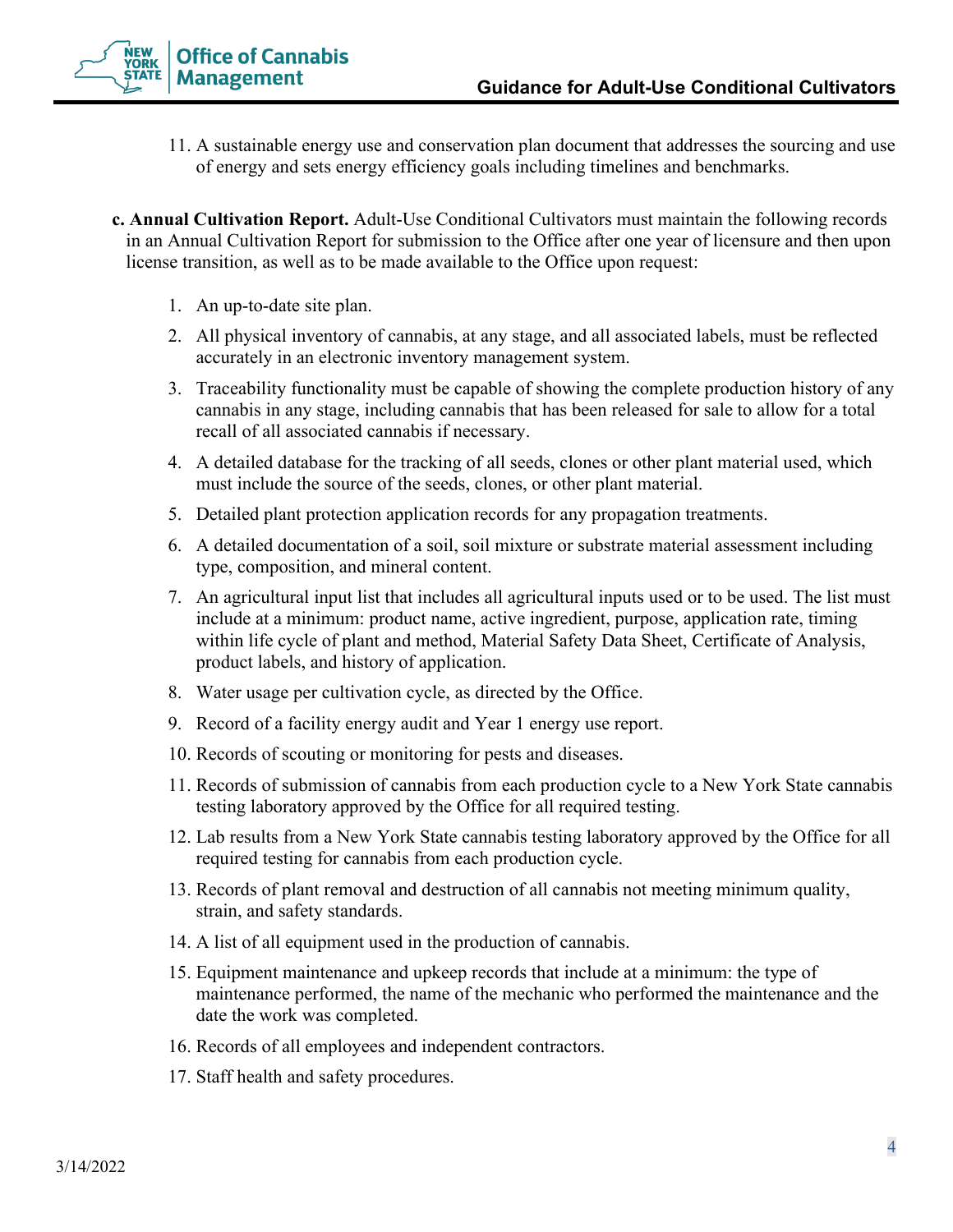

- 18. Signed consent forms from all employees and independent contractors involved in the cultivation, production, and distribution of adult-use cannabis that apply chemicals as part of their work activities.
- 19. Records of routine cleaning of all containers, tools, and equipment.
- 20. Records of routine cleaning and sanitizing of all sanitary facilities.
- 21. Records of routine cleaning and sanitizing of all areas of the facility where cannabis is produced, handled, or stored.
- 22. Pest management records that include: A map of all traps, types and coding/numbering system for the traps must be in place, records of routine trap maintenance, and record of any evidence of animal or insect presence including body parts, hair, or feces in cannabis handling areas.
- 23. Records of an annual mock recall.
- 24. Records of all complaints received which must include: a log of all complaints, defined timeline for response, persons responsible for complaint procedures and actions taken.
- 25. Production water analysis results.
- 26. Post-production water analysis results if there is any water runoff or discharge.
- 27. Waste disposal records including material resulting from the trimming process, as well as composting or other disposal or remediation methods, if applicable.
- 28. A visitor log of all persons other than employees, independent contractors involved in the cultivation, production, and distribution of adult-use cannabis, or emergency personnel responding to an emergency who access any production areas which includes at a minimum: the name of the individual, the company the individual works for, the reason for access, and the date and times the individual entered and exited the production area.
- 29. A signed copy of the labor peace agreement as required by the Cannabis Law and as detailed in Section 20 (Labor Peace Agreement), below.
- **d. Data and Record Submission.** Record submission methods will be provided by the Office.
- **2. Inspections.** The licensee shall make available to the Office data indicated under Section 1 (Recordkeeping and Data Collection Expectations and Requirements) of this document to ensure compliance with the program standards set forth by the Office. The Office maintains the rights to inspect licensees' facilities where cannabis operations are taking place. Inspections may be on-site or through remote technology. Inspections may be announced or unannounced. Applicants will be provided with an inspection evaluation report, including, if necessary, a Corrective Action Plan and related timeline to make any corrective actions.
- **3. Corrective Action Plan.** Adult-Use Conditional Cultivator licensees issued a Corrective Action Plan must be held responsible for implementing the actions required by the Office in the time specified in the Corrective Action Plan or may risk losing their ability to maintain their license and further considerations for future licensing. The Office may conduct additional inspections to verify that actions required in a Corrective Action Plan have been implemented.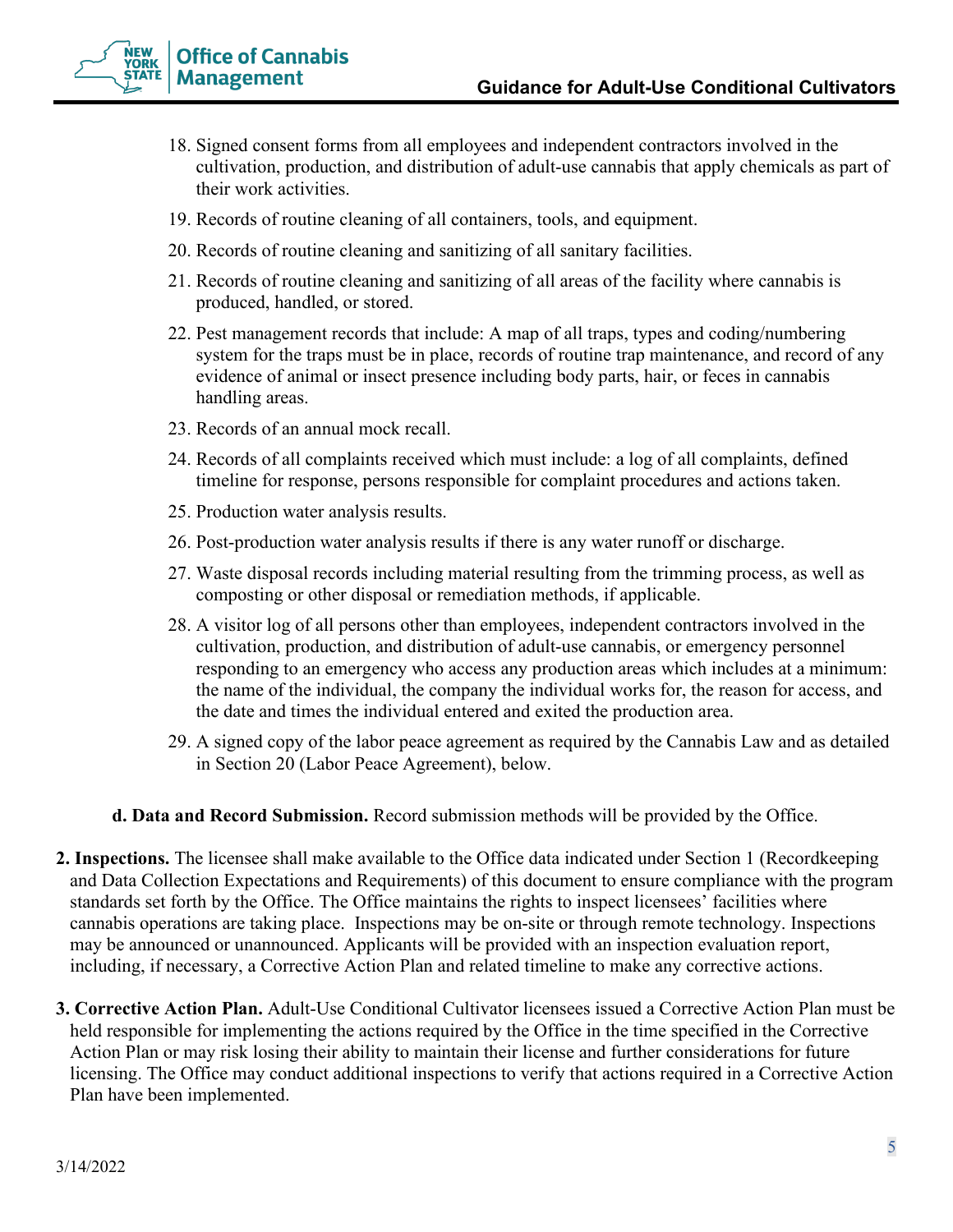

- **4. Data Collection and Submission.** Adult-Use Conditional Cultivator licensees must be responsible for collecting and filing required data to the Office, including data related to the Operating Plan, Annual Cultivation Reports, Corrective Action Plans, and any other reports required for licensure and program compliance. The Office will provide more information about how licensees must submit data in the future.
- **5. Sampling and Testing.** All raw cannabis product (flower) is subject to random sampling by the Office, or a party designated by the Office. The Office may provide updated sampling and testing guidance and regulations, including mandating requirements related to batch sizes, testing thresholds, and sampling procedures. The licensee is responsible for all related sampling and testing costs, as well as ensuring the following standards are met:
	- a. For each production cycle, cannabis must be tested by a New York State cannabis testing laboratory approved by the Office, for cannabinoid profile, pesticide residue, microbiological contaminants, mycotoxins, heavy metals, and any other required analytes as determined by the Office.
	- b. Cannabis must be stored in a clearly marked, separate, secure area while awaiting lab testing results.
	- c. Any cannabis not meeting the minimum standards for cannabis testing must be destroyed. Where there is no risk to humans and the environment, such cannabis may be remediated for other purposes or composted, with the permission of the Office.
	- d. Strain analysis must be performed on all cannabis produced in all production cycles.
	- e. Strain analysis must include, at a minimum, the levels of THC, THCA, CBD, CBDA, and CBN.
	- f. Strain analysis results must be linked by grower production coding system to individual strains.
	- g. All cannabis must meet established quality, strain, and safety standards prior to release for sale or consumption.
	- h. Any cannabis not meeting established quality, strain and safety standards must be rendered unrecoverable and beyond reclamation. On-site composting is a means of rendering any portion of the plant unrecoverable and beyond reclamation.
- **6. Prohibited Products and Materials.** A public list of approved and prohibited products and materials for use in cannabis cultivation and growing activities will be provided by the Office and made available on the Office's website. The Office reserves the right to change or modify the products or materials considered approved or prohibited. Adult-Use Conditional Cultivator licensees may seek permission from the Office for the authorized use of a product or materials not contained in the list of approved Plant Protection Products and Materials.
	- a. **Product Usage.** Application of agricultural inputs used by a license holder, such as plant protection products, fertilizers, and soil amendments, must be recorded. Licensees must develop and implement an input application recording system for each growing season. The input application recording system must include:
		- 1. Product name
		- 2. Active ingredient
		- 3. Purpose of use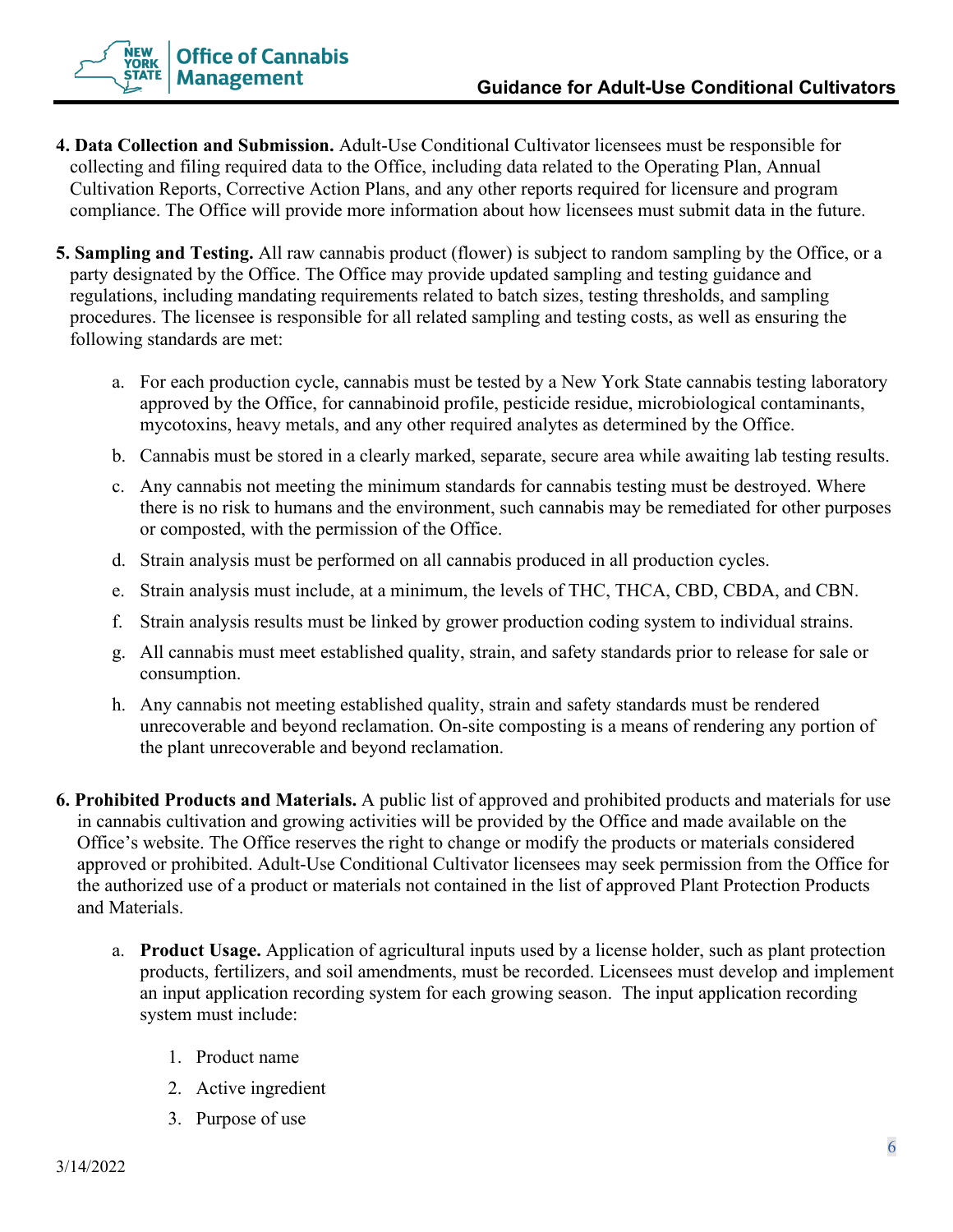

- 4. Application rate
- 5. Timing within life cycle of plant and method
- 6. Material Safety Data Sheet, Certificate of Analysis, and/or product label information
- 7. History of application (if used in past production seasons)
- **7. Traceability.** In time for the growing season, the licensee must have or develop an on-premises based identification and traceability system that allows the cannabis product to be traced back to the licensee and specific production site, to the block and bed level, and traced forward up the supply-chain to the next distribution point. The license holder must be able to link harvested cannabis product by batch number or harvest date to the production records. Such data must be made available to the Office upon request and in the Annual Cultivation Report.
- **8. Site Plan Modifications.** The licensee is responsible for ensuring the Office has an accurate and up to date Site Plan. If any changes are made to the areas below, the licensee has an obligation to update the Office within 10 calendar days of any such change. Site Plans will also be required upon submission of the Operating Plan and Annual Cultivation Report. Instances of combined space usage must be disclosed in the licensees Site Plan with a plan to prevent cross-contamination related chemical use. Site Plans must include the following information:
	- a. Flowering Canopy Area (Including aggregate square footage if the canopy areas are noncontiguous. All unique areas separated by identifiable boundaries must be clearly described and labeled in the premises diagram.)
	- b. Area(s) Outside of the Canopy (Immature plants only) (if applicable)
	- c. Pesticide and Agricultural Chemical Storage Area
	- d. Drying Area
	- e. Processing Area
	- f. Harvest Storage Area
	- g. Packaging Area (If applicable)
	- h. Composting Area (If on-site)
	- i. Secure Cannabis Waste Area (Not including composting areas)
	- j. Artificial Lighting used for Production of Cannabis (with wattage and Photosynthetic Photon Efficacy and placement)
	- k. Heating, HVAC (if relevant)
	- l. Sanitary Facilities
	- m. Parcel Boundaries
	- n. Perimeter Dimensions
	- o. Entrances to Both the Property and Premises
	- p. Exits to Both the Property and Premises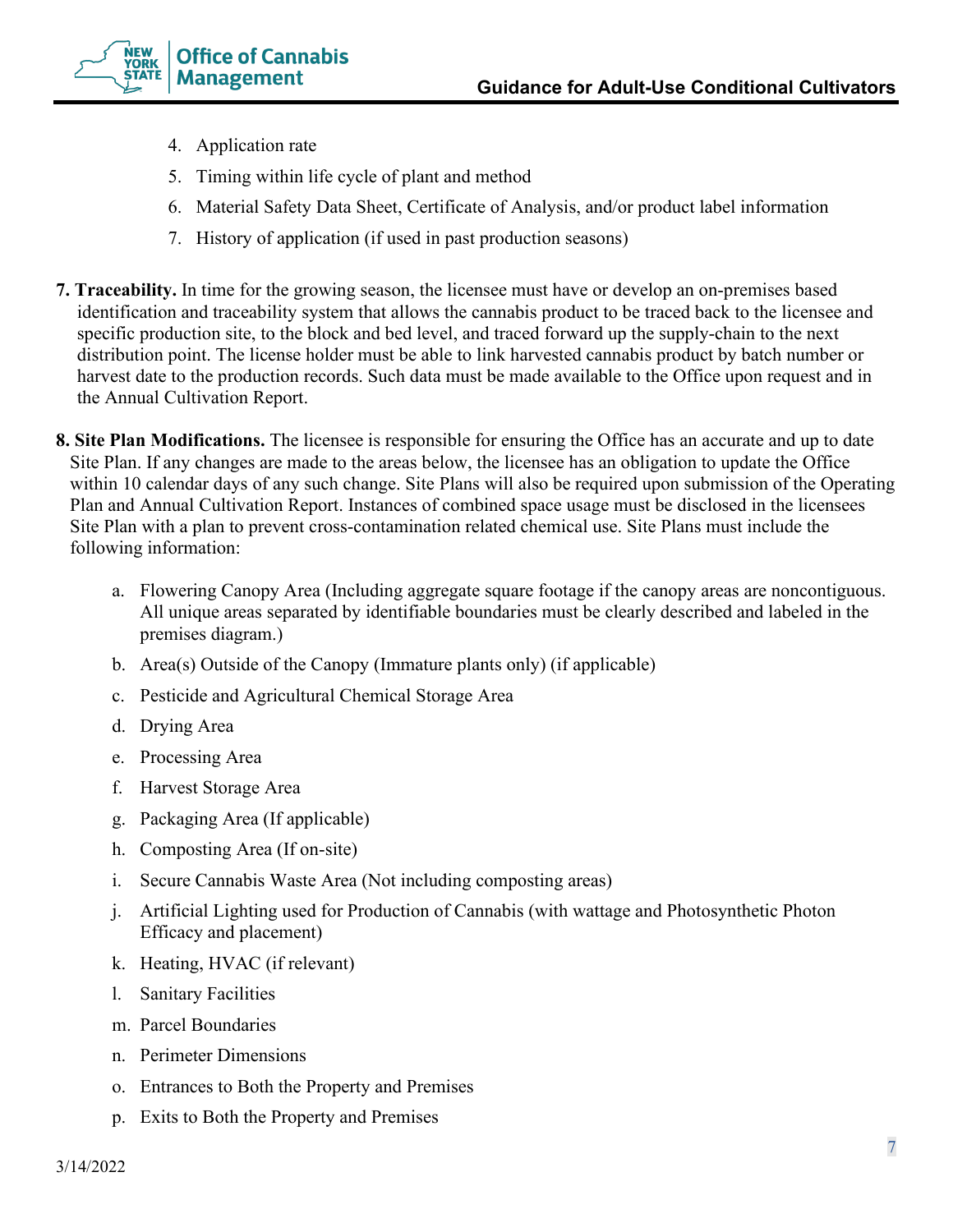

- q. All Roads
- r. All Water Crossings (includes seasonal streams)
- s. Other Activities or Other Licensed Areas. **Conditional Cultivators must keep all areas used for adult-use cannabis operations, including any growing, harvesting, drying or storage areas separate and distinct from any area designated for hemp cultivation under the Department of Agriculture and Markets Hemp Licensing Program.**
- **9. Lighting.** Applicants may use up to 20 artificial lights during the production of cannabis.
	- a. **New Equipment.** For new equipment, all fixtures must have a reported Photosynthetic Photon Efficacy of no less than 1.9 μmol/J. Equipment available on the Design Light Consortium [list](https://www.designlights.org/) may also be used, as well as any other lighting equipment approved by the Office.
	- b. **Existing Equipment.** Existing horticultural lighting equipment can be used if already in place at the time of conditional licensure. Technical details (wattage input, Photosynthetic Photon Efficacy) related to existing equipment **must be submitted to the Office within 30 days of licensure**.

For equipment that does not meet the minimum requirement of Photosynthetic Photon Efficacy 1.9μmol/J, a documented transition plan to more efficient lighting equipment must be in place by the conclusion of the first year in production under the conditional license. Applicants must have a plan to transition to a lower energy footprint system, as outlined in "part a" above (Photosynthetic Photon Efficacy of no less than 1.9 μmol/J), oriented toward a net zero emissions target after the conditional licensing period is over. The plan can include onsite renewable energy production, more efficient lighting equipment, carbon offsets as approved by the Office, and demonstrable carbon sequestration practices approved by the Office.

- **10. Sanitary Facilities.** The license holder must ensure that all workers have access to hand washing and toilet facilities in all work areas; toilet units and hand washing units must be maintained in a clean and sanitary condition; and license holder must maintain records showing regular cleaning and sanitizing of all sanitary facilities. The license holder must require workers to wash and sanitize their hands before doing any work, after each visit to a toilet, after handling contaminated material, after smoking, eating, or drinking, and at any other time when their hands may have become contaminated, and there must be signage in restrooms to remind workers to wash/sanitize hands. Sanitary areas in this section must be marked in the licensees' Site Plan.
- **11. Facility and Equipment Cleaning and Maintenance.** Licensees are responsible for the upkeep of their facilities and maintenance of all equipment used in the production of cannabis. In addition:
	- a. All containers, tools and equipment used in the production of cannabis must be well kept and maintained.
	- b. All containers, tools and equipment used in the production, packaging, labeling, and storing of cannabis must be designed, constructed, maintained, operated, and arranged as to protect against the physical, chemical, and microbial contamination and deterioration of the cannabis.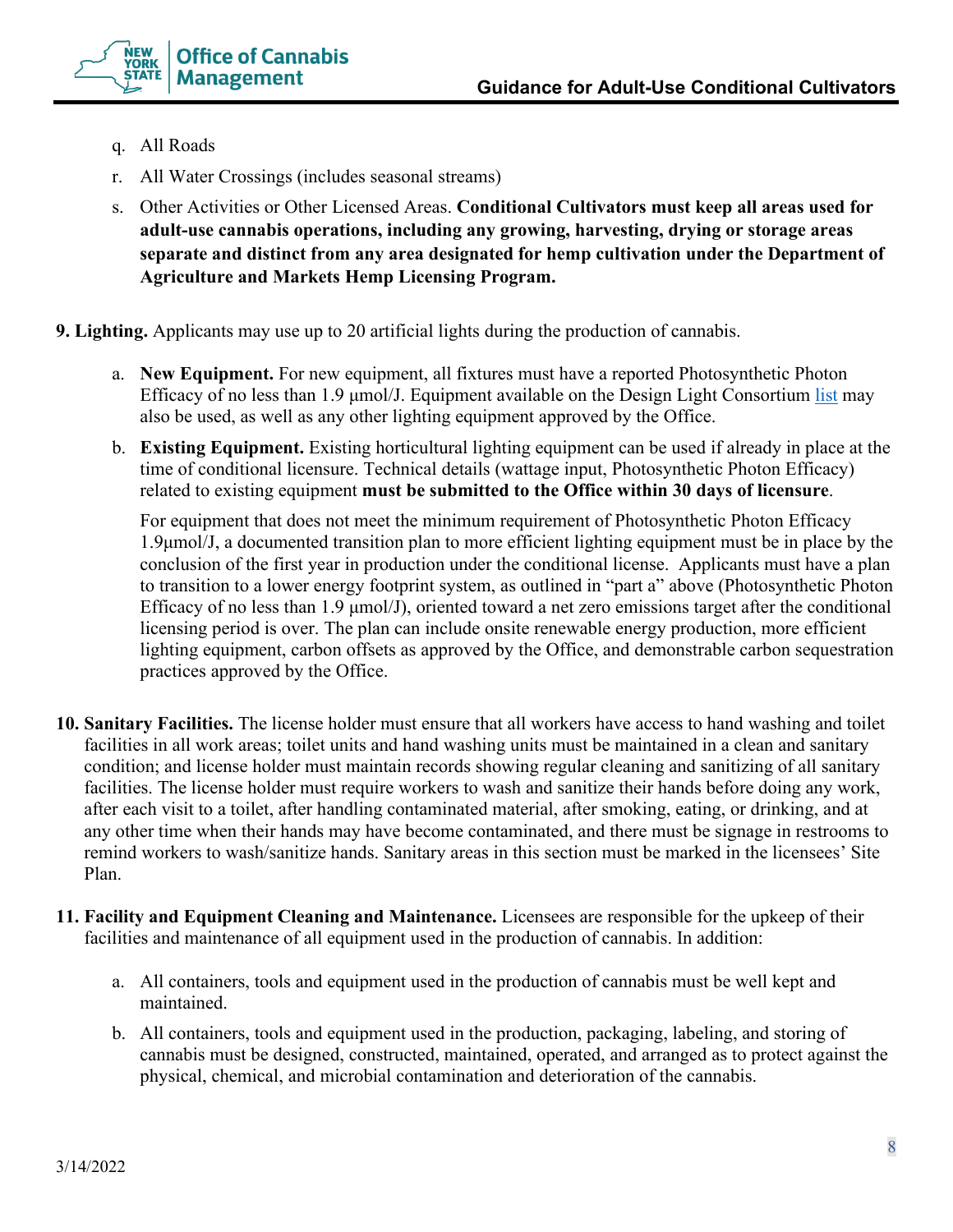

- c. Containers used for the storage of cannabis must be food-grade or similar and must be clean, in good repair and suitable for the established use.
- d. All areas of the facility where cannabis is handled must be well organized and routinely cleaned and sanitized.
- e. All areas of the facility where cannabis is stored or handled must be maintained in a manner as to protect against the physical, chemical, and microbial contamination and deterioration of the cannabis.
- f. All areas of the facility where cannabis is stored or handled must utilize continual environmental monitoring for temperature, ventilation, and humidity.
- g. Areas and their intended purpose may be modified. All facility changes must be reported to the Office pursuant to Section 8 (Site Plan) of this guidance. Instances of a single space being used for multiple purposes must be disclosed in the licensees Site Plan and may be subject to approval from the Office.
- **12. Drying/Processing.** The license holder must ensure that any drying or processing areas are clean, wellventilated, and free from condensation, sewage, dust, dirt, toxic chemicals or other contaminants. All buildings must provide adequate environmental controls to ensure product protection and be of adequate actual or proposed size to be able to properly dry the volume of cannabis produced. Photos or diagram of drying and processing area to be used for all product drying, processing and curing must be provided to the Office in the Site Plan, and notes on proposed staggered harvests and harvest window must be provided to the Office in the Annual Cultivation Report. Pursuant to the Cannabis Law an Adult-Use Conditional Cultivator is only permitted to process and distribute cannabis flower products without holding an Adult-Use Processor or Distributor License, until June 1, 2023. The Office will be issuing additional guidance related to the processing and distribution of cannabis flower products for Adult-Use Conditional Cultivators. Conditional Cultivator's are not permitted to perform extraction activities without holding an Adult-Use Processor License.
- **13. Security.** The license holder must install fencing, locked gates, secure doors, or other physical barriers sufficient to prevent unauthorized access to production and storage areas. Commercial-grade key or keypad equipped locks must be installed on all doors, fences, or other entries. Barrier design and installation should be context specific and account for risks posed by adjacent properties, persons, or activities.
	- a. All cannabis must be stored in a secure area or location within the production area accessible to the minimum number of staff necessary for efficient operation and in such a manner as to prevent diversion, theft, or loss.
	- b. Production areas must be securely locked and protected from unauthorized entry at all times.
	- c. The license holder must be responsible for ensuring the integrity of the security of the operational spaces and the maintenance of sanitary operations when permitting access.
- **14. Packaging.** The license holder must comply with all relevant packing and labeling standards as determined in the Cannabis Law and any future state laws, regulations, and guidance. Processing and packaging activities under the Adult-Use Conditional Cultivation license must take place at the licensed premise, or at the premise of another licensed adult-use cannabis processor. No plastic is permitted to be used for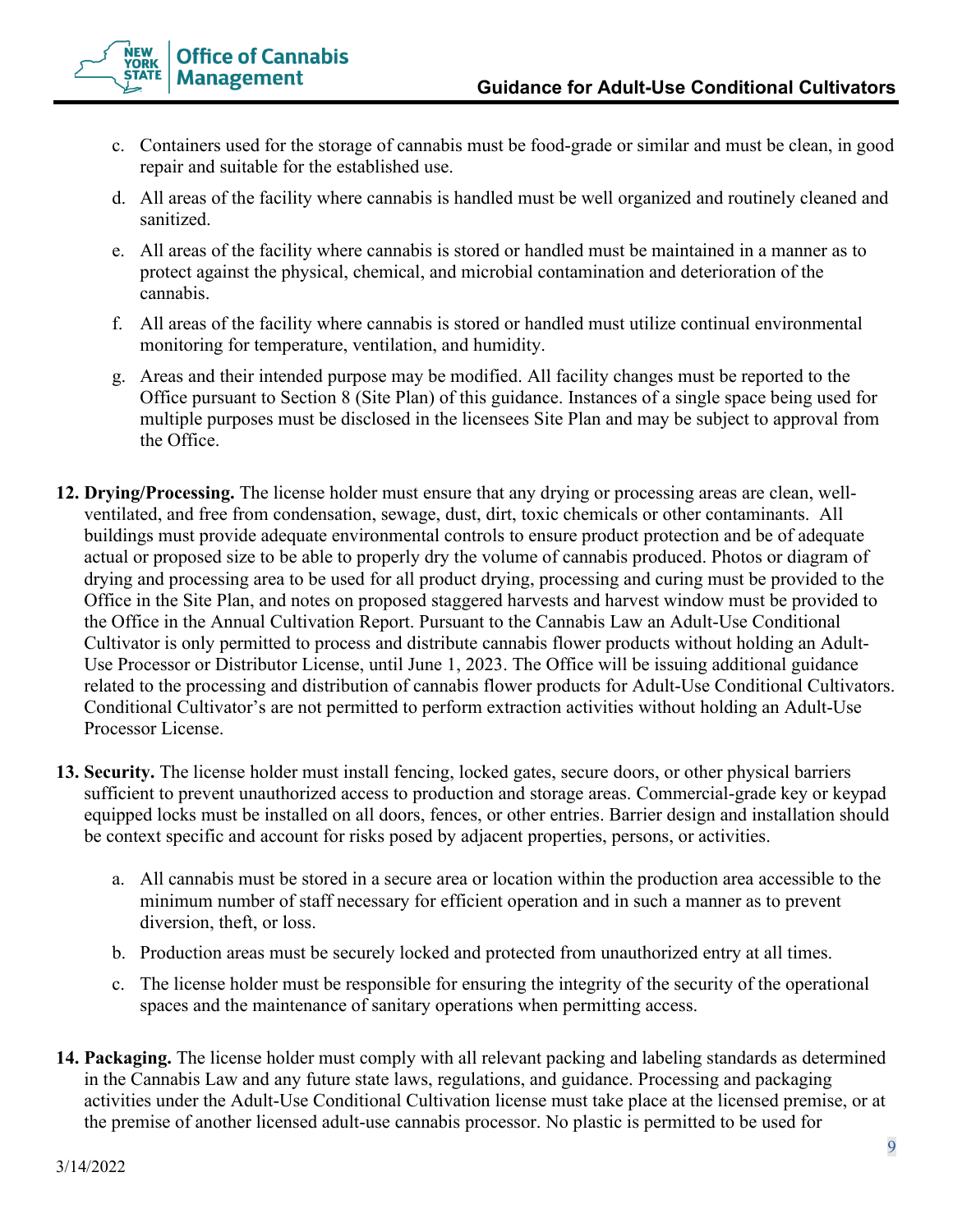

packaging of consumer products unless it is made with 25% post-consumer recycled content. Packaging must be reusable and recyclable, where possible.

- **15. Cannabis Waste Disposal.** The license holder must dispose of any cannabis that is outdated, damaged, deteriorated, contaminated, or otherwise deemed not appropriate for further processing or manufacturing. The disposal of cannabis must mean that the cannabis has been rendered unrecoverable and beyond reclamation. For the purposes of this requirement, the stalks, stems, fan leaves, root balls, and soil media must be excluded from the requirement that they be rendered unrecognizable and beyond reclamation. On-site composting is a means of rendering any portion of the plant unrecoverable and beyond reclamation. No cannabis material must be intentionally diverted to a landfill. The disposal of any inputs including liquid or chemical waste must comply with applicable federal, state, and local laws and regulations. Regardless of the immediately preceding sentence, soaking cannabis in gasoline and then burning the cannabis is not an acceptable method of waste disposal.
	- a. **Cannabis Waste Disposal Records.** The Applicant must maintain records of disposal, which must include:
		- 1. The type of plant material disposed;
		- 2. The weight of the disposed material, the number of plants, or in the case of a finished product, the quantity of the disposed product, batch number; and
		- 3. The signatures of at least two employees who witnessed the disposal.
- **16. Transportation.** No license holder may transport cannabis outside of the licensed premises unless (1) it is in a fully enclosed vehicle or container; and (2) it is accompanied by a manifest or proof of ownership, documenting the name, physical address, certificate of analysis and license number of the license holder, and the name and physical address of the recipient of the delivery.
	- a. **Laboratory Transport.** When cannabis is being transported to a laboratory for testing, a certificate of analysis is not required to accompany the shipment.
- **17. Plant Protection Products List**. A list of Plant Protection Products approved by the Office for use on Cannabis will be available on the Office of Cannabis website.
- **18. Health and Safety Standards.** Licensees will comply with all applicable federal, state, and local laws and regulations related to worker training, safety, health and pay including, but not limited to, the minimum wage, overtime, frequency of pay, posting requirements, pay equity, notice of pay rate, day of rest, meal periods, wage deductions, the employment of minors, paid sick leave, discrimination, and retaliation. Training materials should be available in the primary language of all employees or independent contractors involved in the cultivation, production, and distribution of adult-use cannabis.
	- a. All employees or independent contractors involved in the production, cultivation and distribution of adult-use cannabis must receive safety and hygiene training, in line with standards of an independent agricultural safety programs.
	- b. Safety data sheets for all chemicals must be on file and available to employees and independent contractors involved in the cultivation, production, and distribution of adult-use cannabis.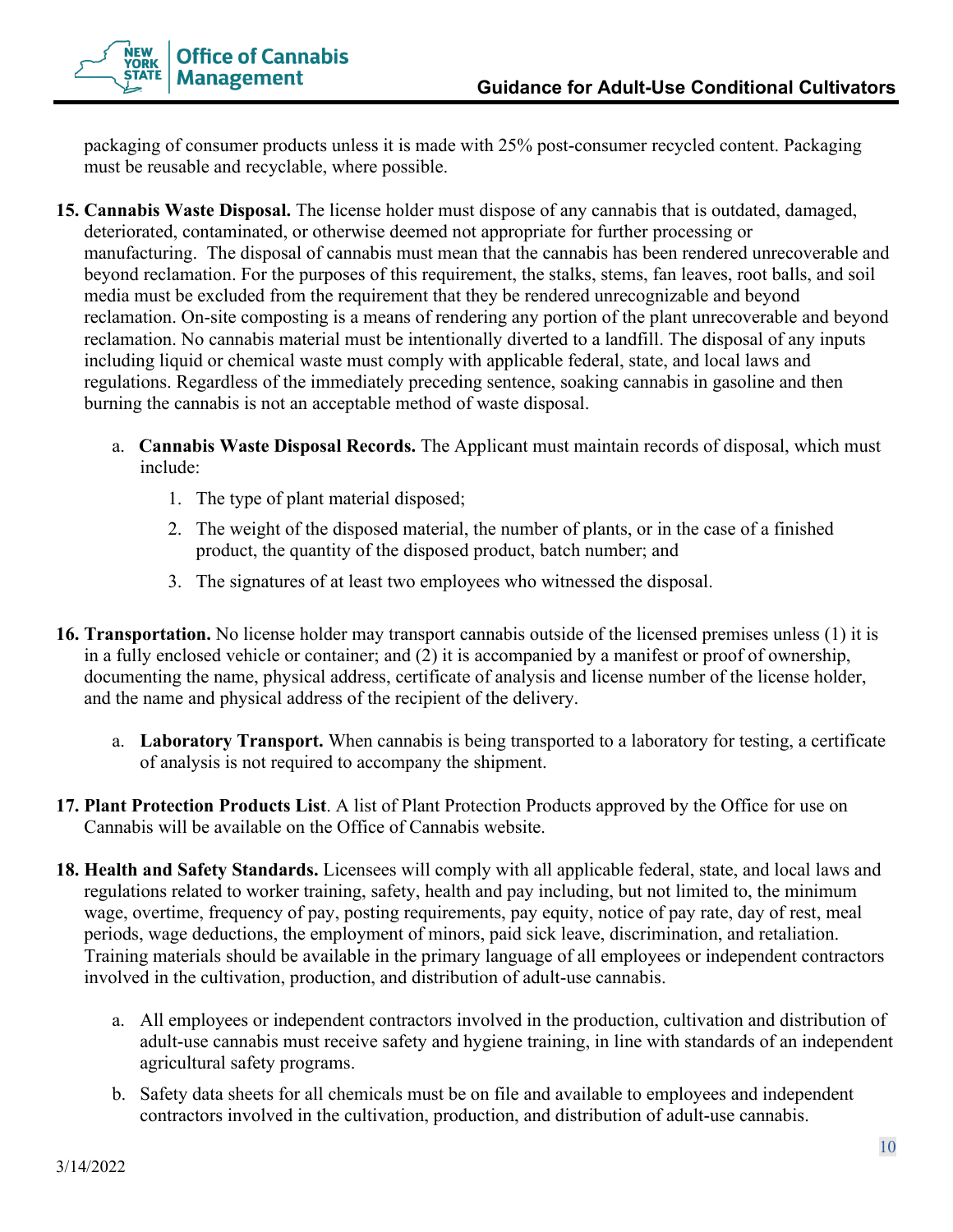

- c. Personal Protective Equipment must be assigned to employees and independent contractors involved in the cultivation, production, and distribution of adult-use cannabis as needed and must be in good working order.
- d. If respirators are required, staff must be trained in their proper use and respirators must be serviced and tagged to manufacturer's specifications.
- e. Information signs must provide clear instructions for material handling, equipment operation and general safety information for all operations.
- f. Warning signs must be posted in all areas of potential hazard.
- g. Employees and independent contractors involved in the cultivation, production, and distribution of adult-use cannabis must be trained to manage chemical and liquid spills.
- h. Emergency signage must be posted in all work areas.
- i. Someone onsite must be trained in First Aid and CPR.
- j. Well stocked first aid kits must be readily available in all operational areas.
- **20. Labor Peace Agreement.** Within six months of licensure, the Applicant must enter into a labor peace agreement with a bona-fide labor organization, and a signed copy of the labor peace agreement must be provided to the Office. Maintenance of such labor peace agreement is an ongoing material condition of licensure. For purposes of this requirement, a "bona fide labor organization" is defined as a labor union:
	- a. That represents employees in this state with regard to wages, hours and working conditions;
	- b. In which officers have been elected by secret ballot or otherwise in a manner consistent with federal law, and;
	- c. That is free of domination or interference by any employer and has received no improper assistance or support from any employer.
- **21. Mentorship Program.** As a condition of licensure, Adult-Use Conditional Cultivators must participate in a social and economic equity mentorship program, as determined by the Office. The Office will outline program standards and conditions. Cultivators may be asked to participate in a range of activities, including but not limited to pre-program surveys, mentorship activities, and related data reporting.
- **22. Transition to Adult-Use Cultivator License.** License holders must be compliant with all sections above to be eligible for license transition under the Conditional Adult-Use Cannabis Cultivation law. The Office and Board will evaluate compliance with all relevant laws, regulations, and guidance, as well as information provided in the Annual Cultivation Reports. In determining allocations of larger flowering canopy in future licensing decisions, among the criteria the Board may consider is the extent that licensees demonstrate sustainable practices in the following areas:

# a. **Green-house Gas Emissions Reduction.**

1. Low-carbon production goals, supported by an energy audit, including the use of energy efficient equipment.

# b. **Waste Reduction.**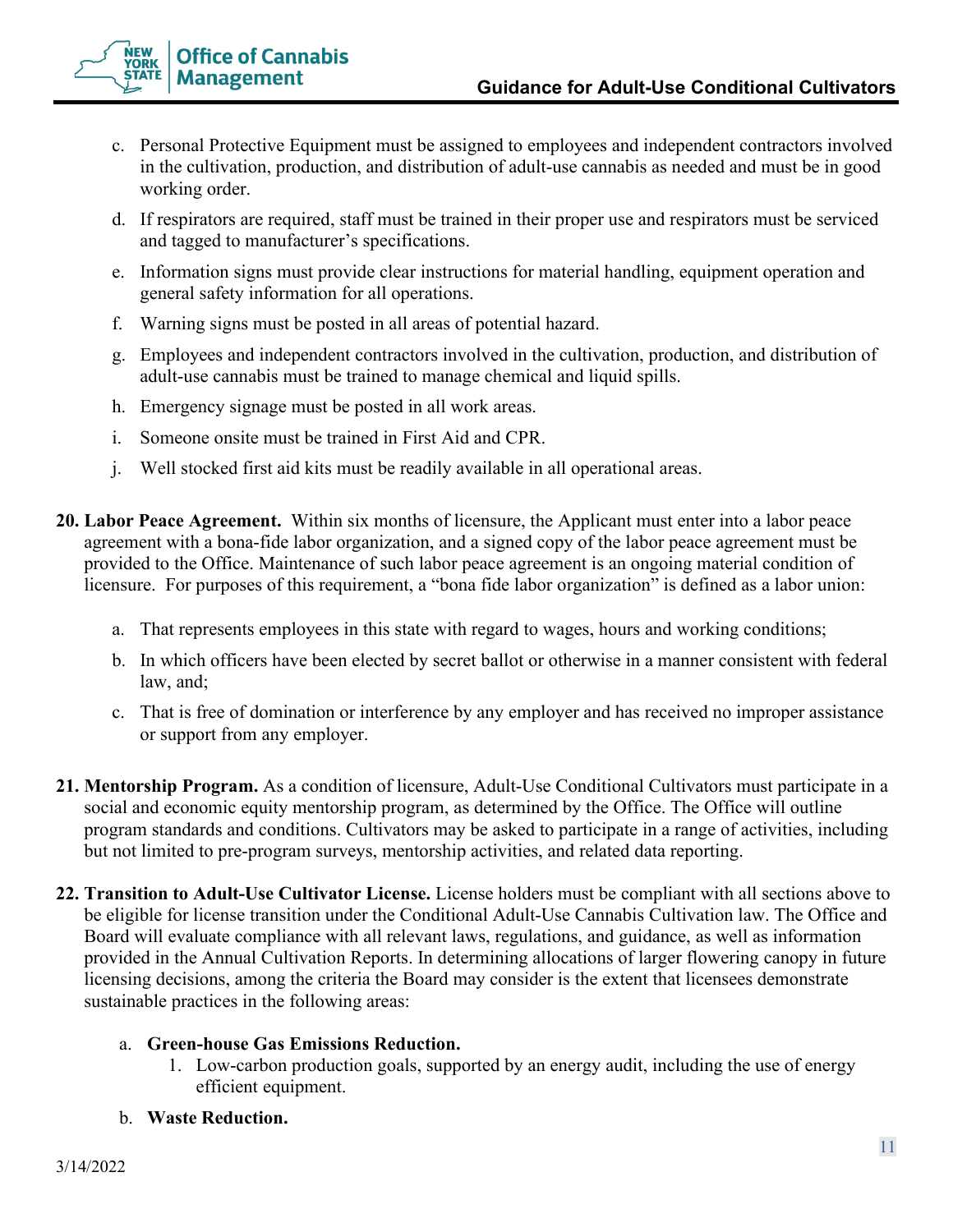

- 1. Removal, quarantine, and treatment of plants contaminated with pests and/or diseases.
- 2. Waste reduction through composting, recycling, and reusing cultivation materials
- 3. Water harvesting and reuse practices.
- 4. Energy reduction goals, supporting by an energy audit, including the use of energy efficient equipment.
- 5. Steps to further the promotion of biodiversity. Suggested methods include but are not limited to:
	- a. Intercropping
	- b. Cover cropping
	- c. Crop rotation
	- d. Planting, or promotion of native plants
	- e. Providing habitat for native animals
	- f. Planting or promotion of specific species that promote native pollinator activities
	- g. Protecting native waterways through maintaining wild farm edges and removing invasive species.

### c. **Sourcing, Organic Principles and Waste**.

- 1. On-farm compost and manure are the preferred method of soil fertility. Locally sourced, organic compost and manure are the next preferred method.
- 2. Cultivators are discouraged from utilizing substances, materials, or techniques that are incompatible with the general principles of organic production.
- 3. The Office will consider the life cycle (embodied energy) of packaging materials and whether packaging is reusable, recyclable, or compostable. Plastic for packaging of consumer products is to be avoided, unless made with a minimum post-consumer content of 25%.
- 4. Locally sourced inputs are preferred
- d. **Water.**
	- 1. Implementation of efficient irrigation technology, equipment, and practices to reduce erosion, prevent runoff, and avoid polluting waterways.
	- 2. Performance of regular documented maintenance on irrigation systems.
- e. **Additional Types of Consideration for Licensees in Transition Decision.** Licensees may present to the Office sustainability practices and programs, such as:
	- 1. Test soil at harvest for contaminants and residual nutrient buildup.
	- 2. Provide a nesting or feeding habitat for bees and other wild pollinators through the season including at least 6% of all areas vested to pollinator beneficial planting.
	- 3. Generate renewable power onsite.
	- 4. Receive power from renewable energy sources such as solar panels, wind power, geothermal, or alternative energy co-op.